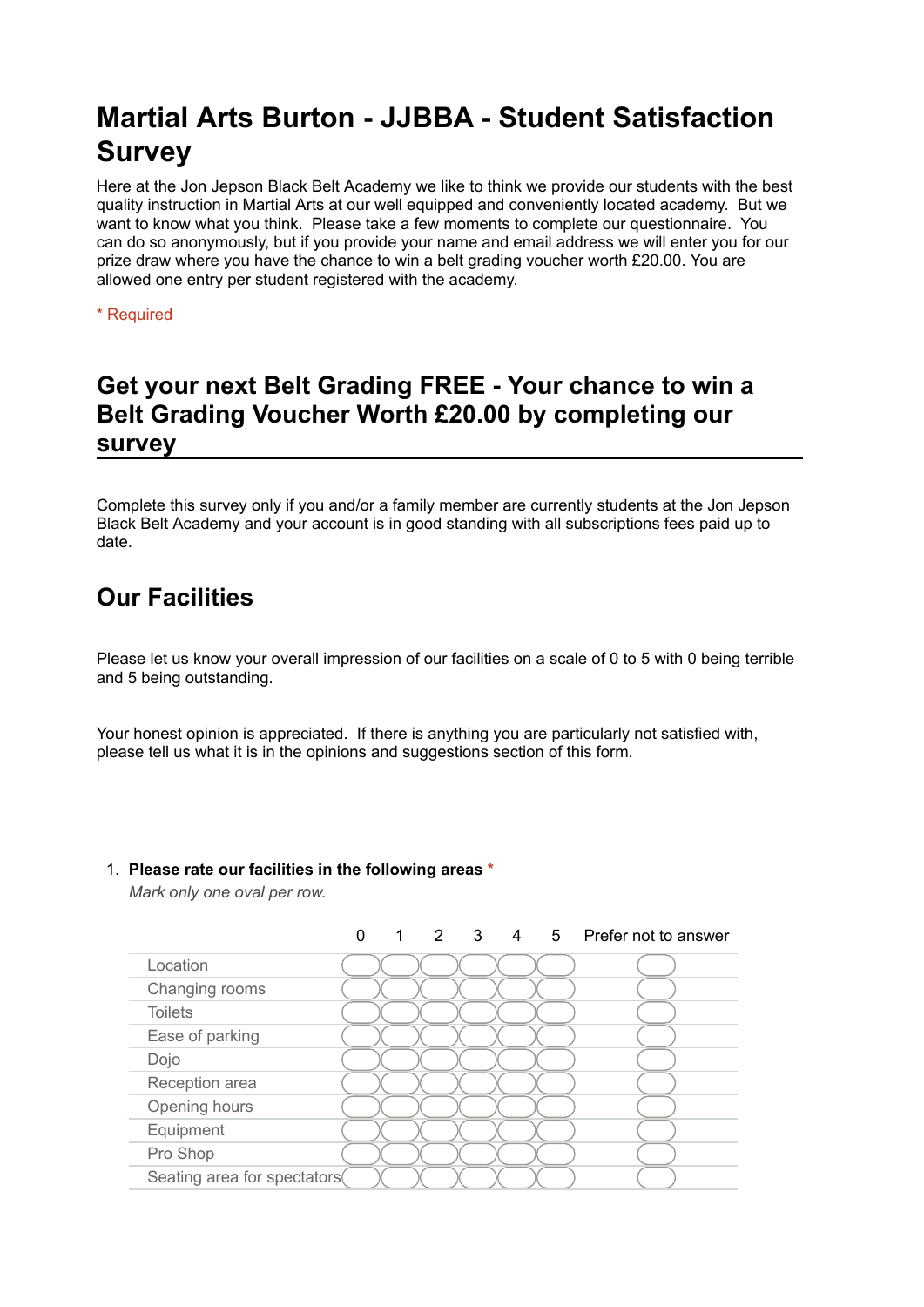Please let us know your overall impression of our instructors on a scale of 0 to 5 with 0 being terrible and 5 being outstanding.

### 2. **Please rate our instructors in the following areas \***

*Mark only one oval per row.*

|                     |  |  |  | 2 3 4 5 Prefer not to answer |
|---------------------|--|--|--|------------------------------|
| Patience            |  |  |  |                              |
| Expertise           |  |  |  |                              |
| <b>Friendliness</b> |  |  |  |                              |
| Helpfulness         |  |  |  |                              |
| Professionalism     |  |  |  |                              |

- 3. **Would you recommend our martial arts school to your friends and family?** *Mark only one oval.*
	- Yes No Maybe

# **Your opinion and suggestions**

Please let us know what you do and don't like and how we can improve things.

4. **What do you like most about our martial arts school?**

5. **What do you dislike most about our martial arts school?**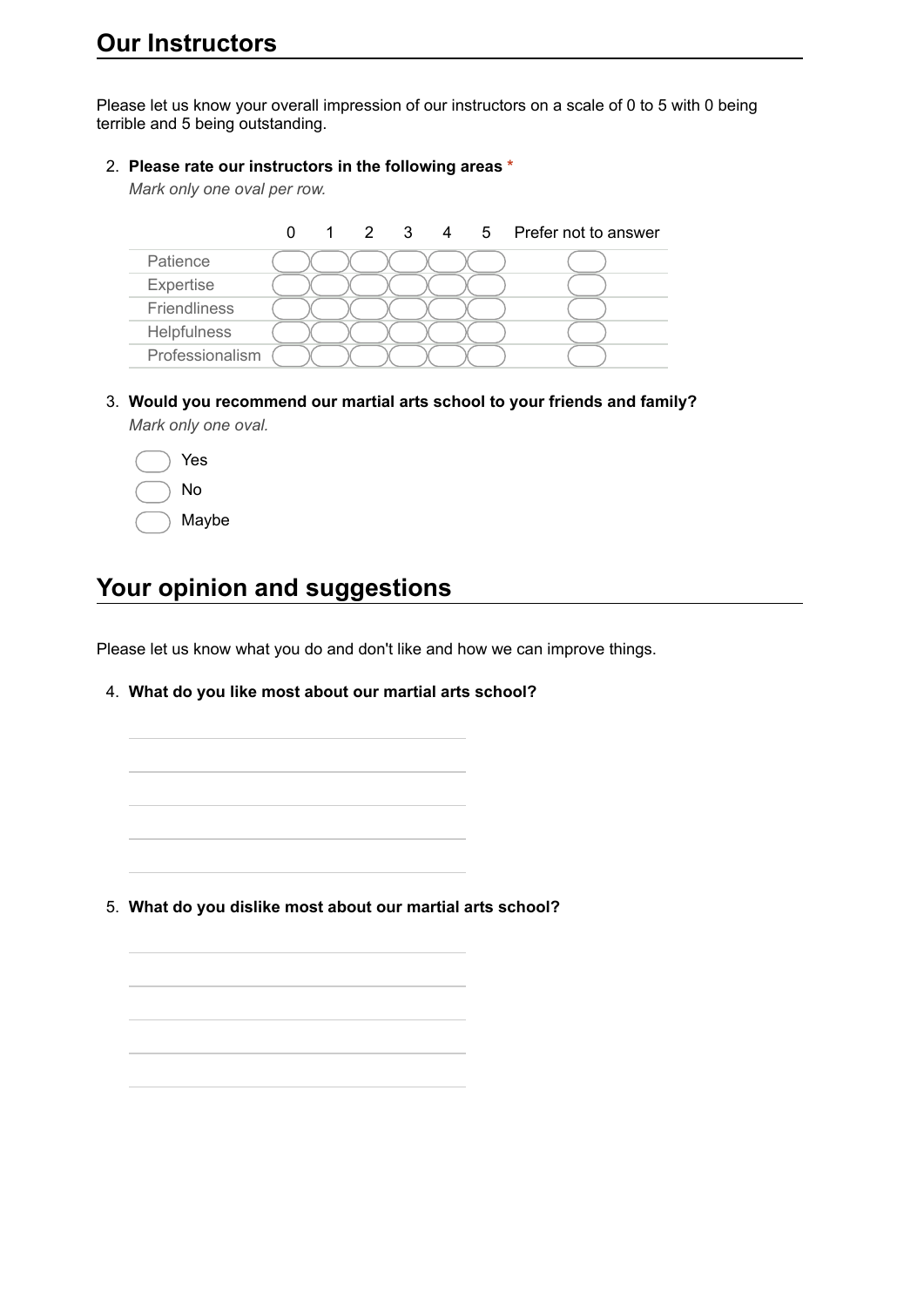

#### 8. **How long have you been a student at our academy?**

*Mark only one oval.*



- 1 2 years
- More than 2 years
- 9. **What is your name? (or name of the student you are completing the form on behalf of)**

This is optional but we cannot enter your response in to our prize draw if you do not provide it.

### 10. **What is your email address?**

This is optional but we cannot enter your response in to our prize draw if you do not provide it.